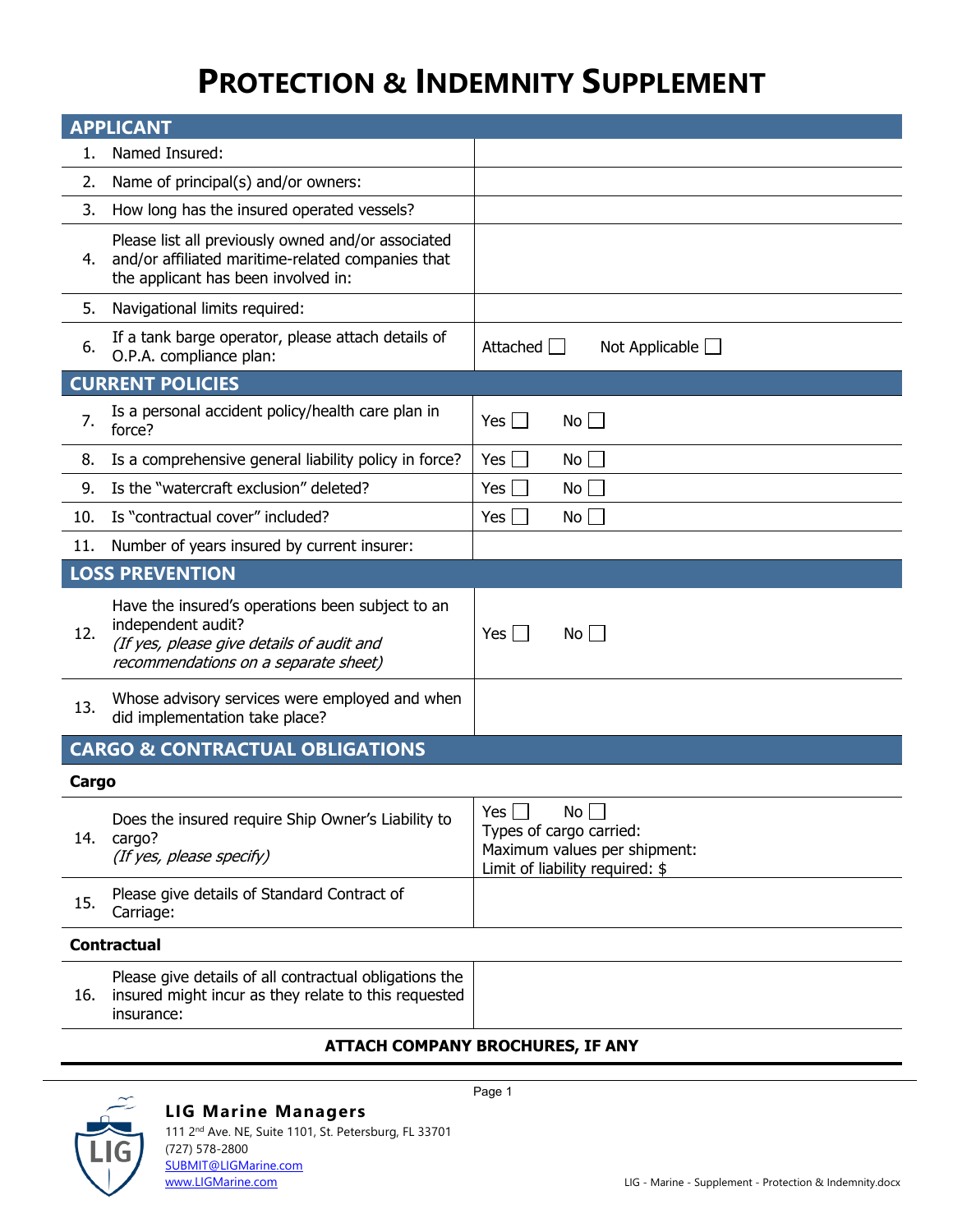## **PROTECTION & INDEMNITY SUPPLEMENT**

| <b>CREW / EMPLOYEES / OTHERS</b> |                                                                                                                                                                                                                                                   |                                                   |                         |  |
|----------------------------------|---------------------------------------------------------------------------------------------------------------------------------------------------------------------------------------------------------------------------------------------------|---------------------------------------------------|-------------------------|--|
| 17.                              | Total gross "Jones Act" payroll for last 12-month<br>period:                                                                                                                                                                                      | \$                                                |                         |  |
| 18.                              | Total number of crew:                                                                                                                                                                                                                             |                                                   |                         |  |
| 19.                              | Maximum number of crew working on vessels at<br>any one time:                                                                                                                                                                                     |                                                   |                         |  |
| 20.                              | Does the crew work on a "time shift" basis?<br>If yes, please specify:<br>A) Period of time for each "shift":<br>B) Number of "shifts" in any one 24-hour day:<br>C) Number of crew assigned to each "shift"                                      | Yes $\vert \ \vert$<br>Hours:<br>Shifts:<br>Crew: | No                      |  |
| 21.                              | Does the crew from one "shift" remain on board<br>after being relieved by the next "shift"?                                                                                                                                                       | Yes $\Box$                                        | $No \Box$               |  |
| 22.                              | Is the crew issued "Deck Hand" manuals?                                                                                                                                                                                                           | Yes $\Box$                                        | No                      |  |
| 23.                              | Are crew employed through crewing agencies /<br>labor pools?                                                                                                                                                                                      | Yes $\Box$                                        | No <sub>1</sub>         |  |
| 24.                              | Please give details of any pre-employment<br>program carried out by the insured prior to the<br>hiring of any new crew:                                                                                                                           |                                                   |                         |  |
| 25.                              | Are the above carried out for all newly appointed<br>employees?<br>If yes, are the records available for scrutiny?                                                                                                                                | Yes $\vert \ \vert$<br>Yes $\Box$                 | $No$    <br>$No$ $\Box$ |  |
| 26.                              | Number of employees on board other than crew<br>specified herein:                                                                                                                                                                                 |                                                   |                         |  |
| 27.                              | Describe the circumstances under which these<br>other employees are on board applicant's vessels:                                                                                                                                                 |                                                   |                         |  |
| 28.                              | Are there any third-party personnel quartered on<br>or working from the scheduled vessels?                                                                                                                                                        | Yes $\Box$                                        | No                      |  |
| 29.                              | Are such third parties quartered on or working<br>from the scheduled vessels under a contract?<br>If yes, give details of work carried out by them<br>and the insurance requirements of your contract:<br>(Which if written, please provide copy) | Yes $\Box$                                        | No $\Box$               |  |



### **LIG Marine Managers**

111 2nd Ave. NE, Suite 1101, St. Petersburg, FL 33701 (727) 578-2800 [SUBMIT@LIGMarine.com](mailto:SUBMIT@LIGMarine.com)<br>www.LIGMarine.com